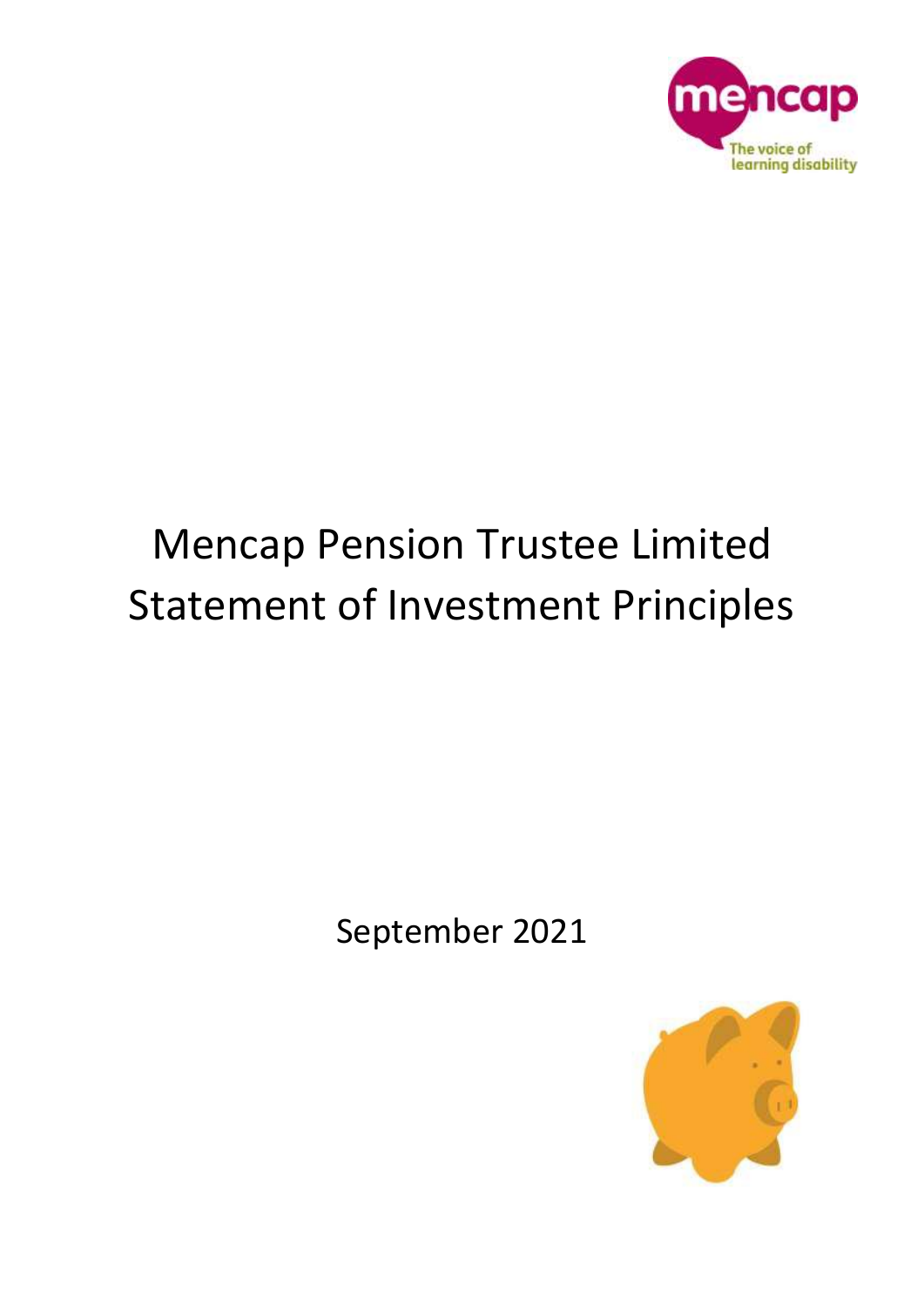

# **Contents**

| 1. |                                                                                 |  |
|----|---------------------------------------------------------------------------------|--|
|    |                                                                                 |  |
| 2. |                                                                                 |  |
|    |                                                                                 |  |
|    |                                                                                 |  |
|    |                                                                                 |  |
|    | 2.4 Stewardship and the Trustee's policy on financially material considerations |  |
|    |                                                                                 |  |
|    |                                                                                 |  |
|    |                                                                                 |  |
|    |                                                                                 |  |
|    |                                                                                 |  |
|    |                                                                                 |  |
|    |                                                                                 |  |
|    |                                                                                 |  |
|    |                                                                                 |  |
|    |                                                                                 |  |
|    |                                                                                 |  |
|    |                                                                                 |  |
|    |                                                                                 |  |
|    |                                                                                 |  |
|    |                                                                                 |  |
|    |                                                                                 |  |
|    |                                                                                 |  |
|    |                                                                                 |  |

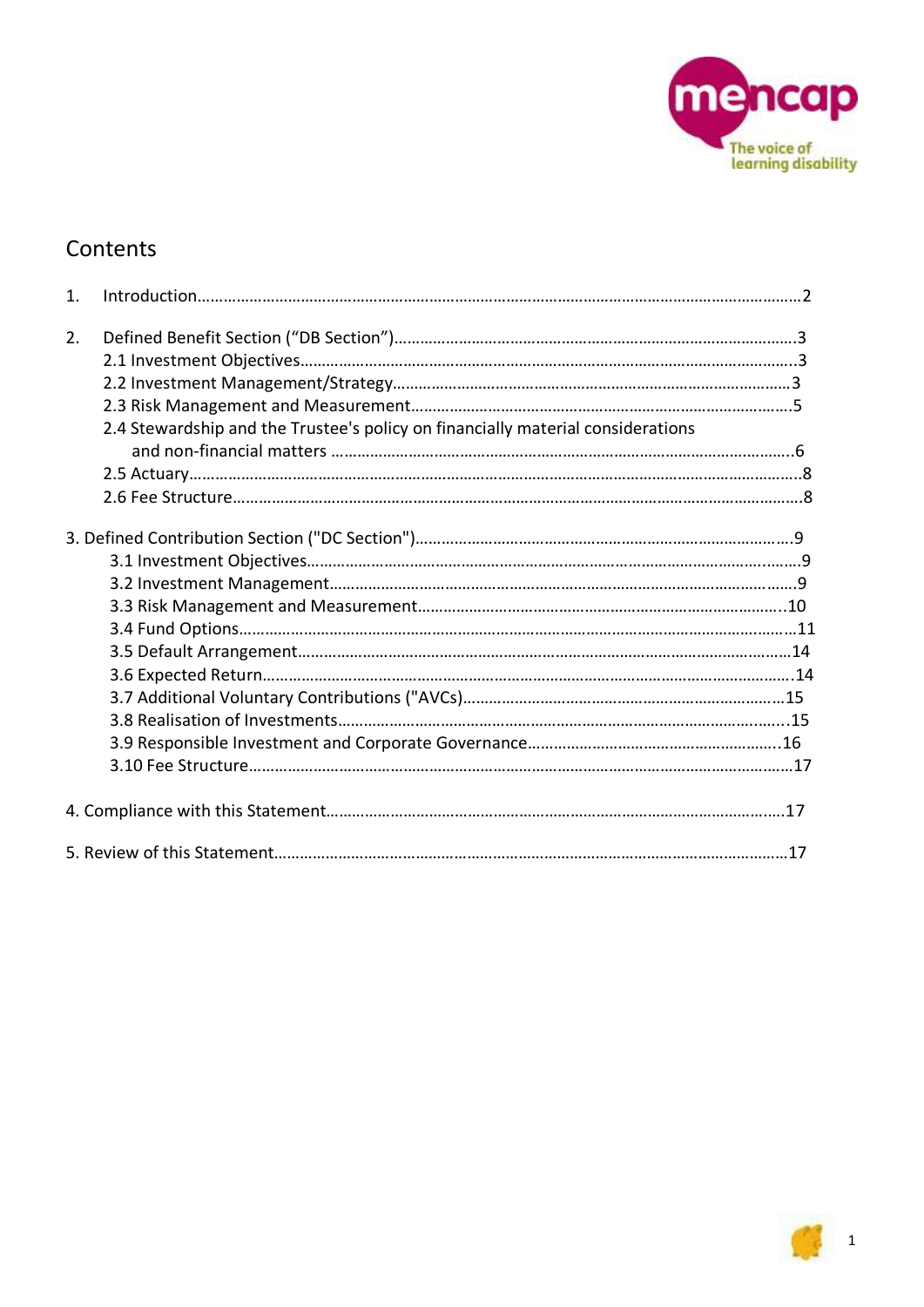

# **The Mencap Pension Plan**

# **Statement of Investment Principles – September 2021**

# **1. Introduction**

Mencap Pension Trustees Limited, as Trustee of the Mencap Pension Plan (the "**Trustee**" and the "**Plan**" respectively) have drawn up this Statement of Investment Principles (the "**Statement**") to comply with the requirements of the Pensions Act 1995 (the "**Act**") and subsequent legislation. The Statement is intended to affirm the investment principles that govern decisions about the Plan's investments.

In preparing this Statement, the Trustee has consulted the Royal Mencap Society (the "**Employer**") to ascertain whether there are any material issues, which the Trustee should consider in determining the Plan's investment arrangements. The Trustee seeks to maintain a good working relationship with the Employer and will discuss any proposed changes to the Statement with the Employer. However, the Trustee's fiduciary obligation is to the members of the Plan and will take precedence over the Employer's wishes.

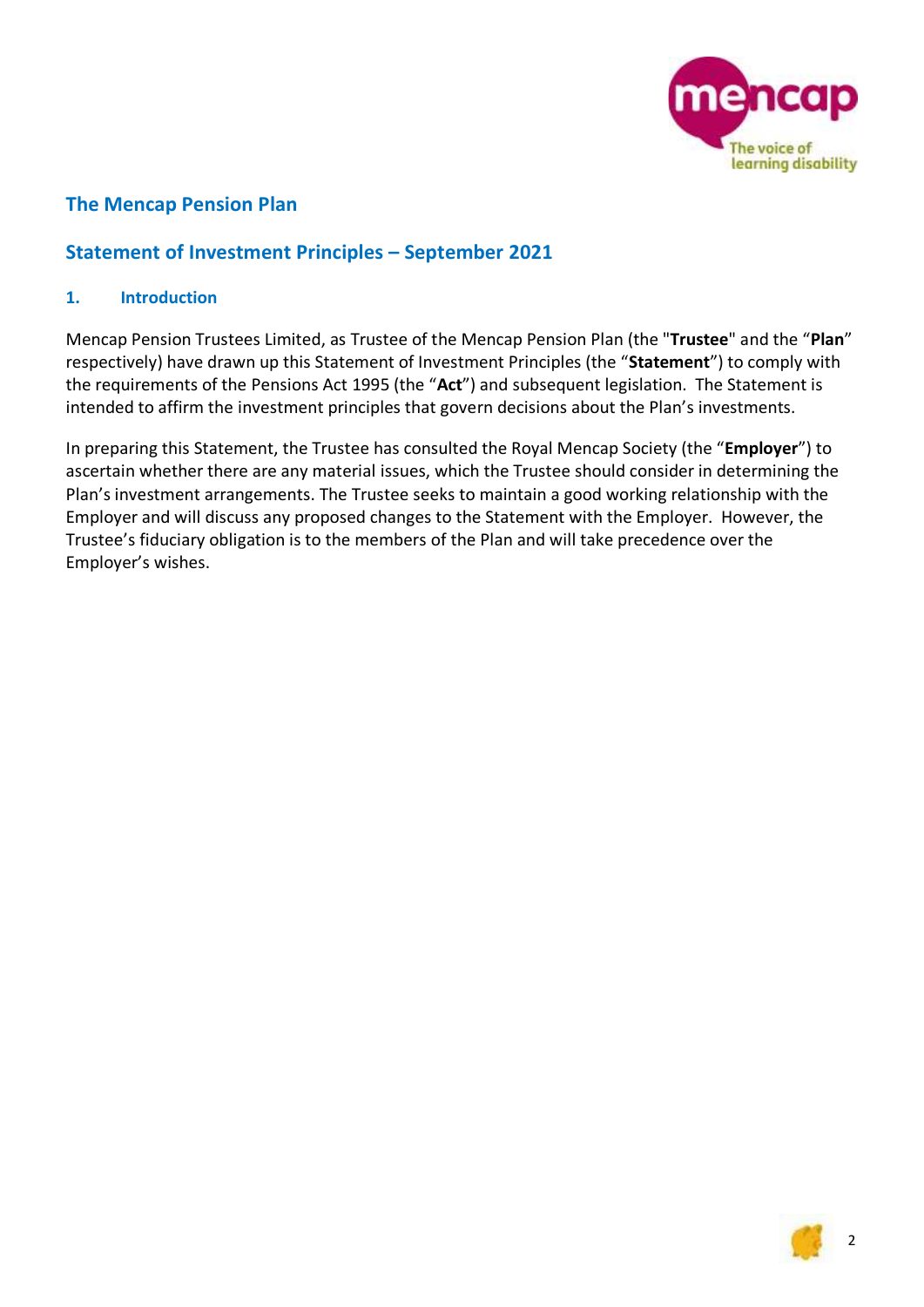

# **2. Defined Benefit Section ("DB Section")**

## **2.1 Investment Objectives**

The primary objective of the Trustee is to invest the Plan's assets in the best interest of the members and beneficiaries. The Trustee has agreed to a number of objectives to help guide them in their strategic management of the assets and control of the various risks to which the Plan is exposed. The Trustee's objectives are as follows:

- Restore the funding position of the Plan on an ongoing basis to at least 100%;
- Ensure that the Plan can meet its obligations to the beneficiaries of the Plan;
- Achieve a return on the total Plan that is compatible with the Trustee's risk tolerance; and
- Pay due regard to the Employer's interest in the size and incidence of contribution payments.

# **2.2 Investment Management/Strategy**

The strategic management of the DB assets is the responsibility of the Trustee, acting on expert advice. In 2016, the Trustee together with the Employer reviewed its investment manager. The Trustee concluded that the fiduciary management approach continues to be appropriate for the Plan and, having gone through an extensive tendering process, appointed Kempen Capital Management (the "**Fiduciary Manager**") in March 2017. Kempen Capital Management is regulated by the Financial Conduct Authority.

The day-to-day management of the main assets of the Plan is delegated to independent investment managers who execute the investment strategy under the direction of the Fiduciary Manager.

The Fiduciary Manager should consider the Trustee's overall objectives above and, in doing so, will give due consideration to relevant circumstances of the Plan including, but not limited to, the Employer's contributions policy, perceived strength of covenant, mortality and longevity experience, developments in the funding of the Plan from whatever cause, the tolerance for investment risk of the Trustee and the Employer, economic and market conditions and outlook, and ancillary objectives and requirements including the responsibilities of the Trustee to consider environmental, social and governance (ESG) factors (including climate change) and stewardship risks.

The Plan closed to future accrual with effect from 1 April 2009, having previously been closed to new members in 2002. Following the completion of the 2020 actuarial valuation, the Trustee, acting on advice from the Plan Actuary, agreed a new recovery plan. In considering appropriate investments for the Plan, the Trustee has obtained and considered the written advice of the Fiduciary Manager, who the Trustee believes to be suitably qualified to provide such advice. The Fiduciary Manager provides the Trustee with both Section 35 and Section 36 letters under the requirements of the Act (as amended).

The agreed investment objective is to target returns to achieve the long-term objective of being fully funded on a low risk basis by 2028, with appropriate allowances for reducing risk and target returns as the funding level improves. Should there be a material change to the Plan's circumstances, the Trustee will review whether and to what extent the investment strategy should be altered.

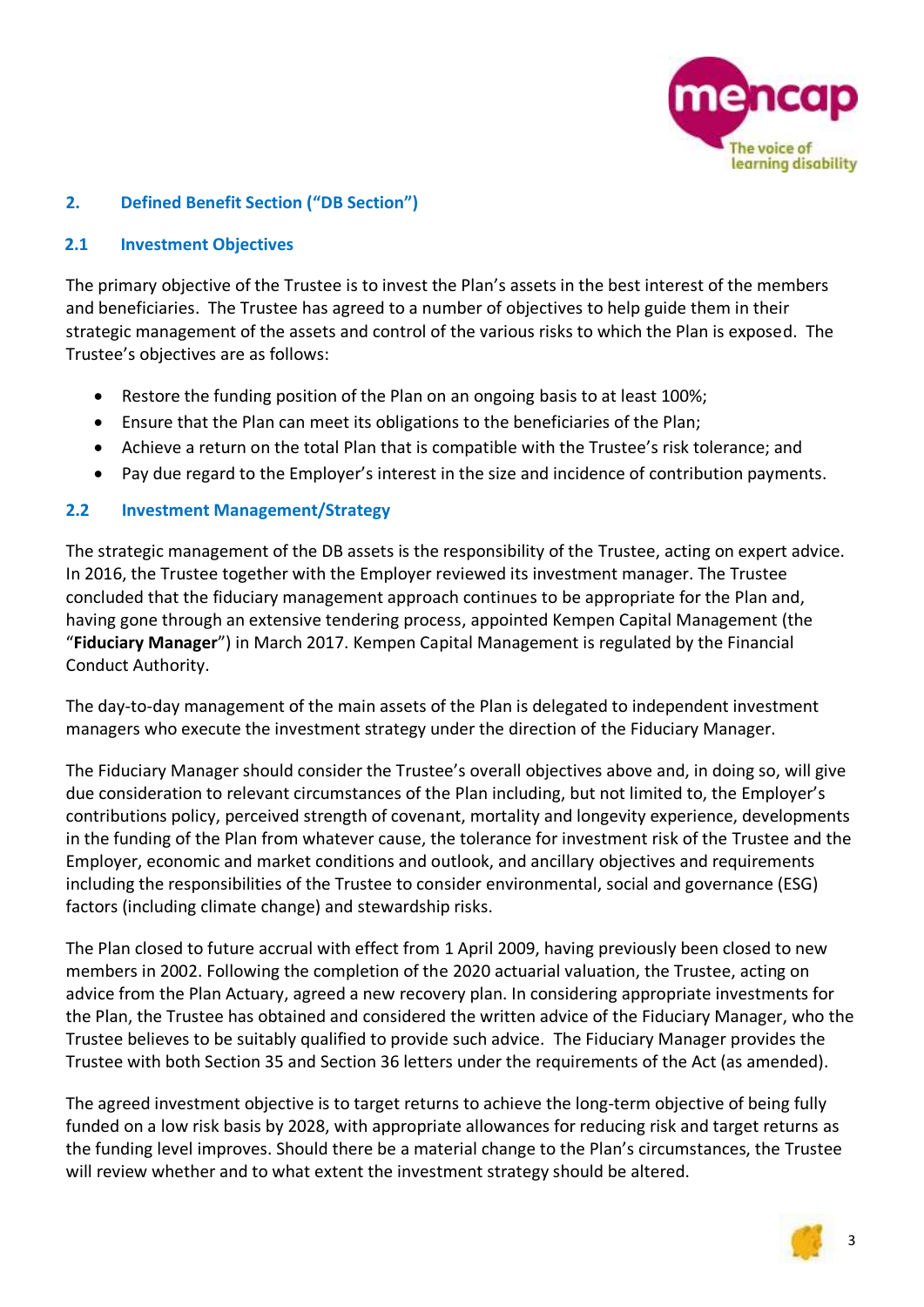

The Fiduciary Manager should guide the Trustee in determining appropriate investment objectives, appropriate levels of investment risk, and designing an appropriate and diversified investment strategy. In addition, the Fiduciary Manager should advise/train the Trustee on new investment opportunities and emerging risks and periodically propose amendments to the investment strategy where appropriate. Investment Strategy advice should contribute to the Trustee's overall objective by way of either improved performance and/or of management of investment risk over the long term and be in accordance with the Trustee's investment beliefs. The Fiduciary Manager should work closely and openly with the Trustee's other professional advisers (such as the Scheme Actuary) when the Trustee's investment objectives are also key elements of their objectives.

The Fiduciary Manager determines the underlying asset allocation, from time to time, subject to the constraints agreed in advance with the Trustee. The target asset allocation as at the effective date of this agreement is shown in the table below:

TARGET WEIGHT (%)

Matching Portfolio 80.0 – 90.0

Alternatives Portfolio 10.0 – 20.0

The Trustee has further agreed that the Plan should aim to minimize the volatility of the funding level with respect to the liabilities. They have therefore agreed with the Fiduciary Manager a target hedge ratio of 100% with respect to interest rates and inflation risks stemming from the total liabilities.

The Trustee delegates responsibility for the hiring, firing and ongoing monitoring of the Plan's investment managers to the Fiduciary Manager. Manager selection, therefore, should contribute to implementing the investment strategy of the Plan by way of either managing risk and/or achieving the long-term return expected.

Arrangements are in place to monitor the continuing suitability of the Plan's investments. To facilitate this, the Trustee aims to meet periodically, but at least annually. The Fiduciary Manager will carry out an Annual Investment Review with the Trustee and provide quarterly Investment Management Reports. In addition, the Fiduciary Manager should provide training for the Trustee on current and emerging issues in the pensions and investments environment.

The Lufton land site, which was owned by the Plan and managed by the Employer, was sold in 7 phases between January 2015 and January 2018. The final tranche of monies was received by the Plan in January 2018. As agreed in the sale document, the buyer Persimmon Homes Limited has retained £1 million from the final tranche in respect of potential payments relating to planning gain if the housing market values have increased by more than 6% at the point where at least 350 dwellings have been occupied and following the 650<sup>th</sup> occupation. It is possible that this could be reviewed at any time up to January 2023. Therefore, the Trustee will not treat this as a Plan asset until that time.

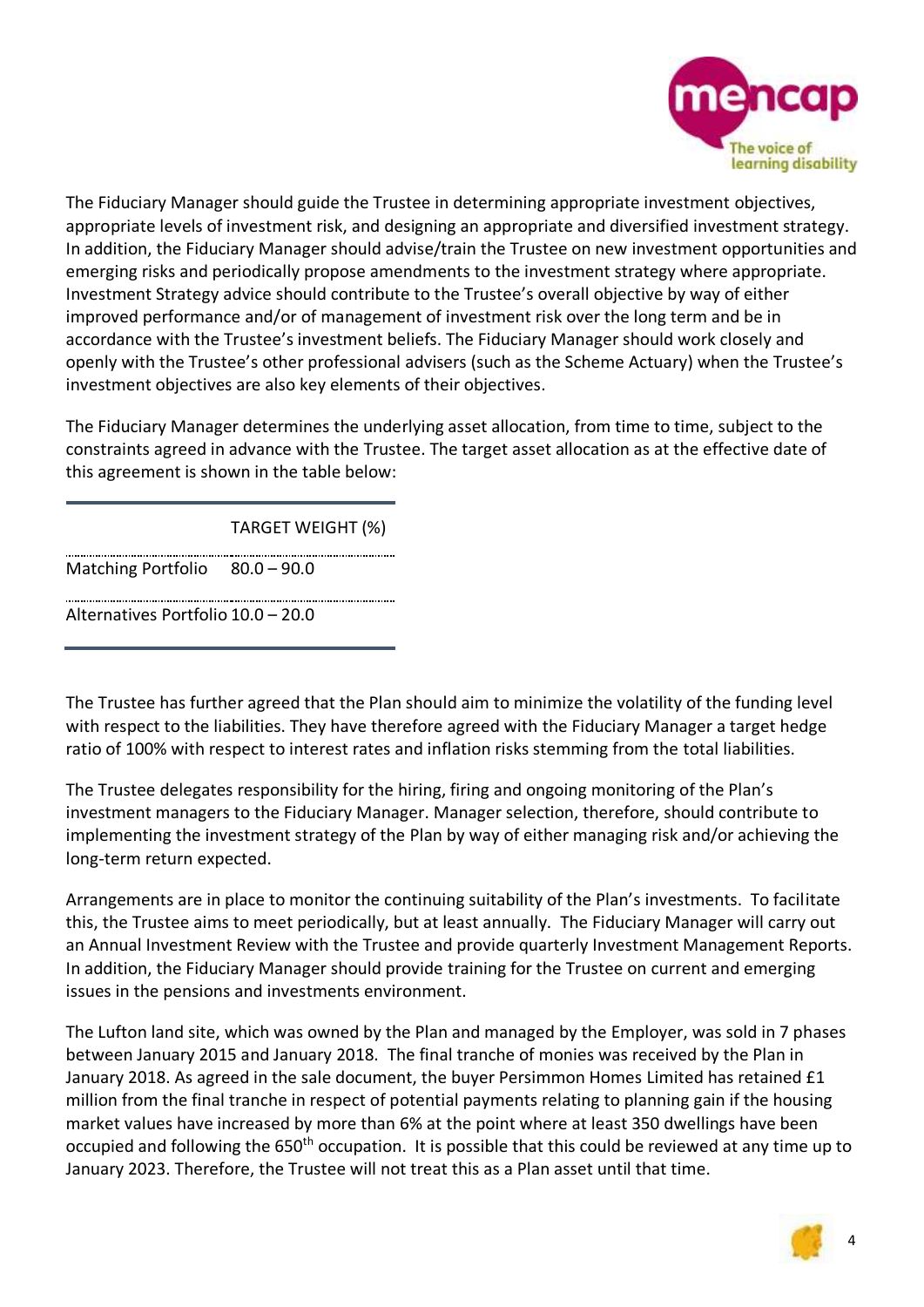

# **2.3 Risk Management and Measurement**

All pension schemes are exposed to various risks. The over-riding risk of which the Trustee take cognisance is that arising through the mismatch between the Plan's assets and its liabilities.

In addition, the Trustee's policy on the management of other risks is as follows:

- The Trustee understands that the use of active, rather than passive, management introduces additional risk. Where active management is adopted, the Trustee considers the risk acceptable in the context of the Plan's overall investment risk profile.
- The Trustee recognises the advantages of diversification and, subject to managing the risk from a mismatch of assets and liabilities; the Fiduciary Manager aims to ensure that the investment plan in place results in an adequately diversified portfolio. To help diversify manager specific risk, the Trustee understands that the Fiduciary Manager may make multiple manager appointments within some asset classes.
- The Trustee recognises that there is a currency risk associated with holding securities denominated in foreign currencies, due to movements in exchange rates. The Fiduciary Manager will partially mitigate this currency risk as part of their investment strategy.
- The Trustee recognises that even if a portion of the Plan's assets are invested with the aim of matching the returns on the Plan's liabilities, there may still be a mismatch between the interestrate and inflation sensitivity of the Plan's matching assets and the Plan's liabilities. This is due to the mismatch in duration between these matching assets and the actuarial liabilities, as the actuarial liabilities cannot be perfectly replicated in the financial markets.
- Investment in derivatives is permitted as long as it contributes to a reduction in risk, facilitates efficient portfolio management, or is otherwise permitted as part of the Plan's investment strategy.
- The Fiduciary Manager, Trustee, and administrator will seek to ensure that the Plan holds sufficient cash to meet the likely benefit outgo from time to time. The Plan's policy is that there should be sufficient investments in liquid or readily realisable assets to meet unexpected cash flow requirements in the majority of foreseeable circumstances so that realisation of assets will not disrupt the Plan's overall investment policy where possible.
- There are risks associated with actions of the Fiduciary Manager and the managers selected by the Fiduciary Manager. The Trustee will monitor the continuing suitability of the Fiduciary Manager.
- Responsibility for the safe custody of the Plan's DB assets is delegated to the Fiduciary Manager who have appointed Northern Trust Corporation ("**Northern Trust**") as custodian of the assets. The Fiduciary Manager is responsible for keeping the suitability of Northern Trust under ongoing review.

# **2.4 Stewardship and the Trustee's policy on financially material considerations and non-financial matters**

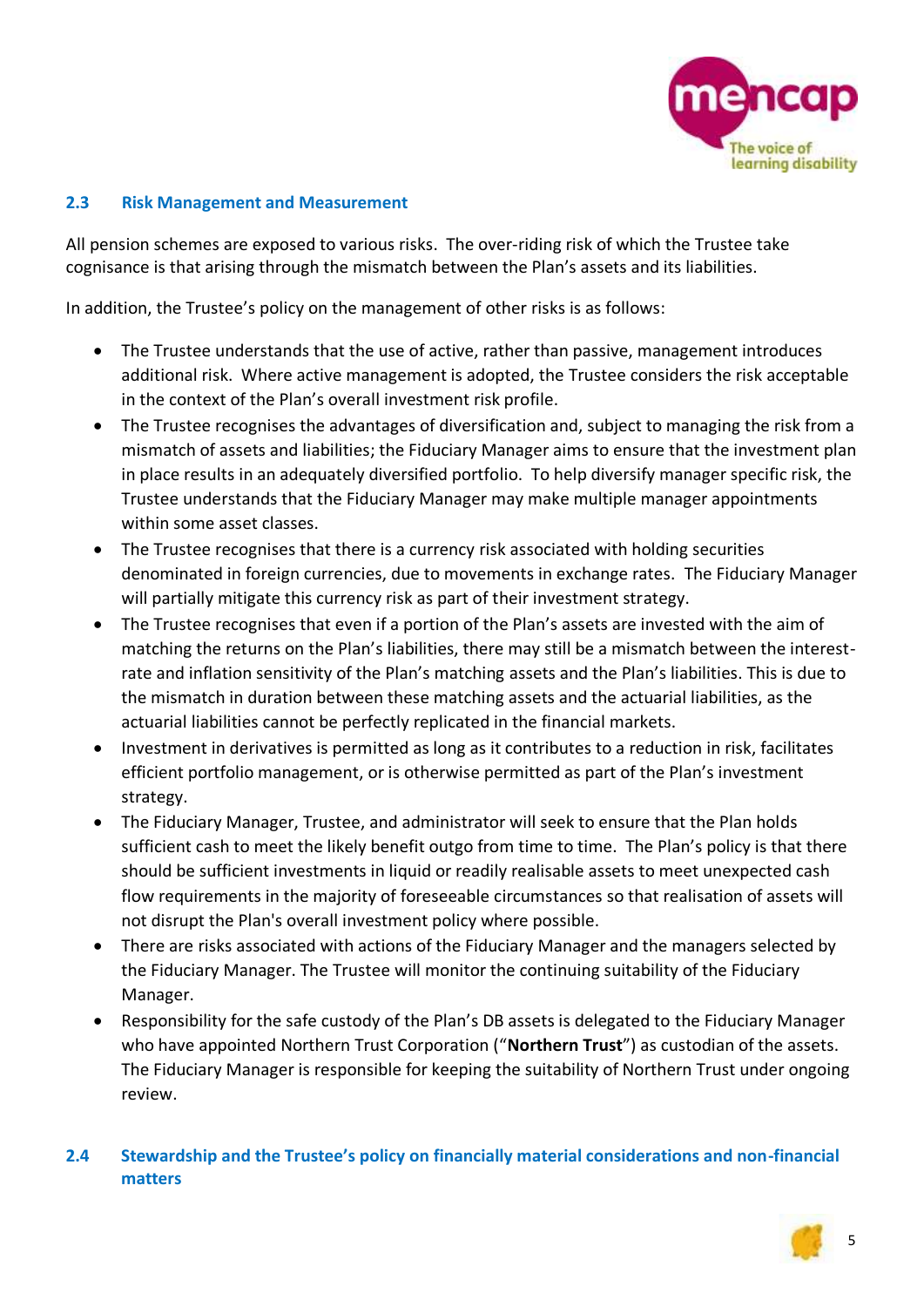

The Trustee recognises its responsibilities as owners of capital, and believe that good stewardship practices, including monitoring and engaging with investee companies, and exercising voting rights attaching to investments, protect and enhance the long-term value of investments. The Trustee has delegated to their Fiduciary Manager and investment managers the exercise of rights attaching to investments, including voting rights, and engagement with issuers of debt and equity and other relevant persons about relevant matters such as performance, strategy, capital structure, management of actual or potential conflicts of interest, risks and ESG considerations.

The Trustee does not monitor or engage directly with issuers or other holders of debt or equity. The Trustee expects the Fiduciary Manager to exercise ownership rights and undertake monitoring and engagement in line with its own corporate governance policies, and taking account of current best practice including the UK Corporate Governance Code 2018 and the UK Stewardship Code 2020.

The Fiduciary Manager supports and expects the underlying managers, who are regulated in the UK, to comply with the UK Stewardship Code 2020, including public disclosure of compliance via an external website. For an underlying manger to be appointed they must also abide by the Fiduciary Managers' Responsible Investment and Exclusions policy.

The Trustee will review annual reports on the voting undertaken by the underlying managers during the period to get assurance that it remains broadly consistent with the Trustee's view of good stewardship standards. However, the Trustee is conscious that the underlying manager may not be able to provide voting records for all investment held within certain pooled structures.

From 2021, the Trustee will include information in the Annual Report of the Plan about how the stewardship policy has been followed and describing the voting behaviour on their behalf during the year.

The Trustee has considered how ESG, climate change and other ethical factors should be taken into account in the selection, retention and realisation of investments, given the time horizon of the Plan. The Trustee believe that if these factors are considered and managed within the investments the Plan holds, it is expected to produce better financial (and therefore member) outcomes.

In setting and implementing the Plan's investment strategy, the Trustee does not explicitly take into account the views of Plan members and beneficiaries in relation to ethical considerations, social and environmental impact, or present and future quality of life matters (defined as non-financial factors).

The Trustee believes that ESG and climate change factors within an investment context can be financially material and that by considering these financial factors within the investment plan can yield different returns and/or risks. The Trustee also recognises that ESG factors, and particularly climate change factors, are more likely to influence risk adjusted returns over the long term.

Without prejudice to the Trustee's legal obligations, the Trustee delegates full discretion to the Fiduciary Manager around the evaluation of ESG and climate change factors within the investment process and assets. The Fiduciary Manager, who is responsible for the appointment and removal of the underlying investment managers, exercises discretion when evaluating ESG issues giving consideration to ESG

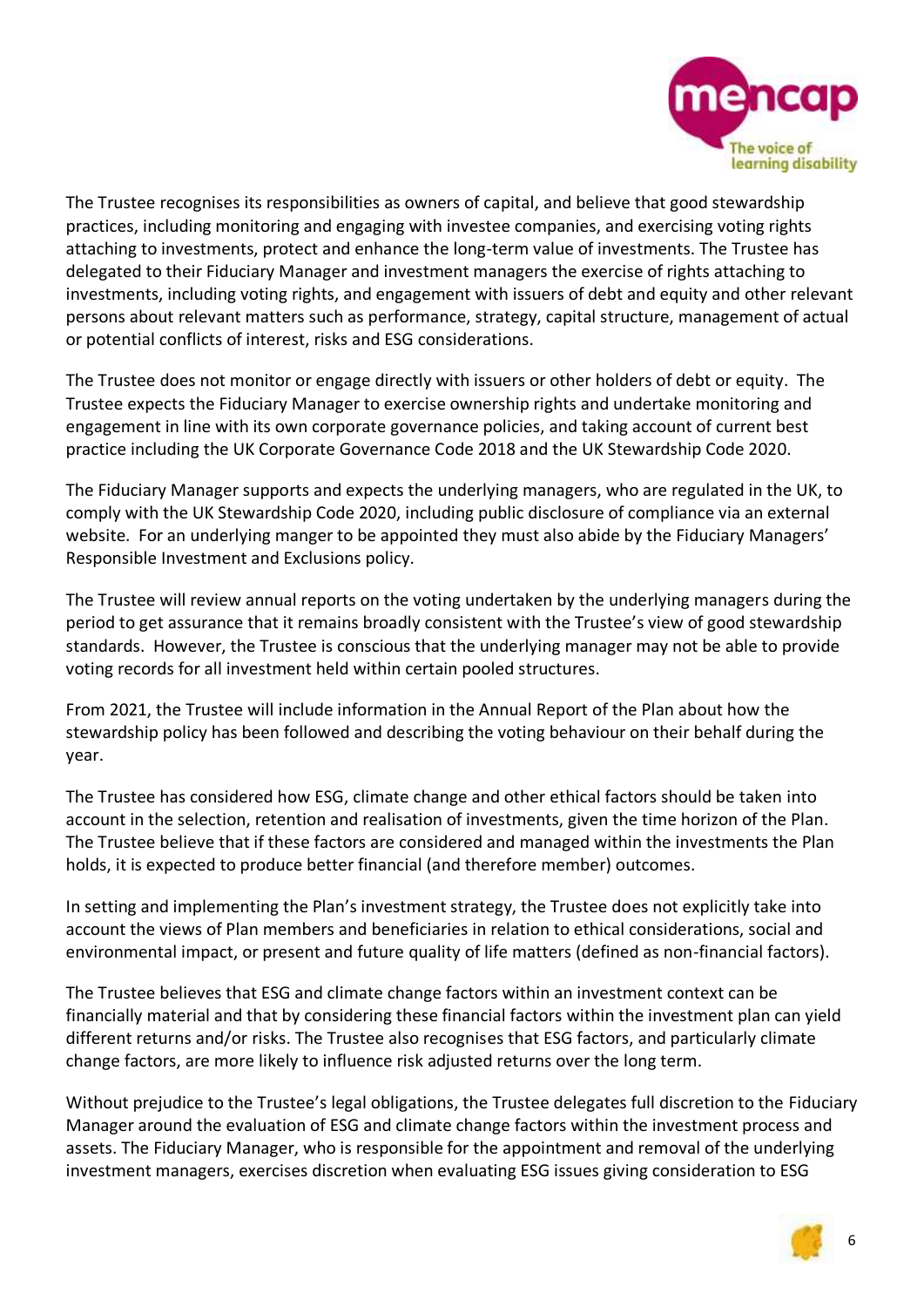

related risks and making sure the investment strategy is aligned with the Trustee's investment policy and ESG beliefs.

The Fiduciary Manager has limited influence over underlying investment managers' investment practices where assets are held in pooled funds, but ESG factors and associated risks are managed because of the following:

- ESG criteria is assessed based on international conventions and initiatives, such as UN Global Compact and the Principles for Responsible Investment (PRI)
- All asset managers are screened against ESG criteria before inclusion in the fiduciary managers approved manager list. For example:
	- o does the fund manager have a responsible investment policy?
	- o is the manager open for a dialogue on ESG criteria? and
	- $\circ$  does the manager have exposure to companies that are on the fiduciary manager's exclusion list?
- All asset managers are reviewed against ESG criteria on an ongoing basis. For example:
	- $\circ$  are responsible investing considerations continue to be integrated into their investment process?
	- o is the fund manager making progress?
	- o is the fund manager well informed and up-to-speed of ESG criteria and initiatives?
	- o screening of all underlying equity and debt securities during quarterly monitoring cycle to check for exclusion candidates.
- The Fiduciary Manager encourages their chosen managers to improve their practices where appropriate.
- The Fiduciary Manager uses a "Sector Avoidance Framework", which ensures exclusion of companies involved in the production, trade and maintenance of controversial weapons.

As a result, the Trustee is satisfied that the Fiduciary Manager is providing advice and implementation services that are aligned with the Trustee's investment policy and beliefs, and that a responsible approach is being taken which is consistent with the long term financial interests of the Plan.

The Trustee includes a standing item on the agenda for the Trustee meetings to review the Plan's policies and progress concerning ESG and climate change factors, each year.

#### **2.5 Actuary**

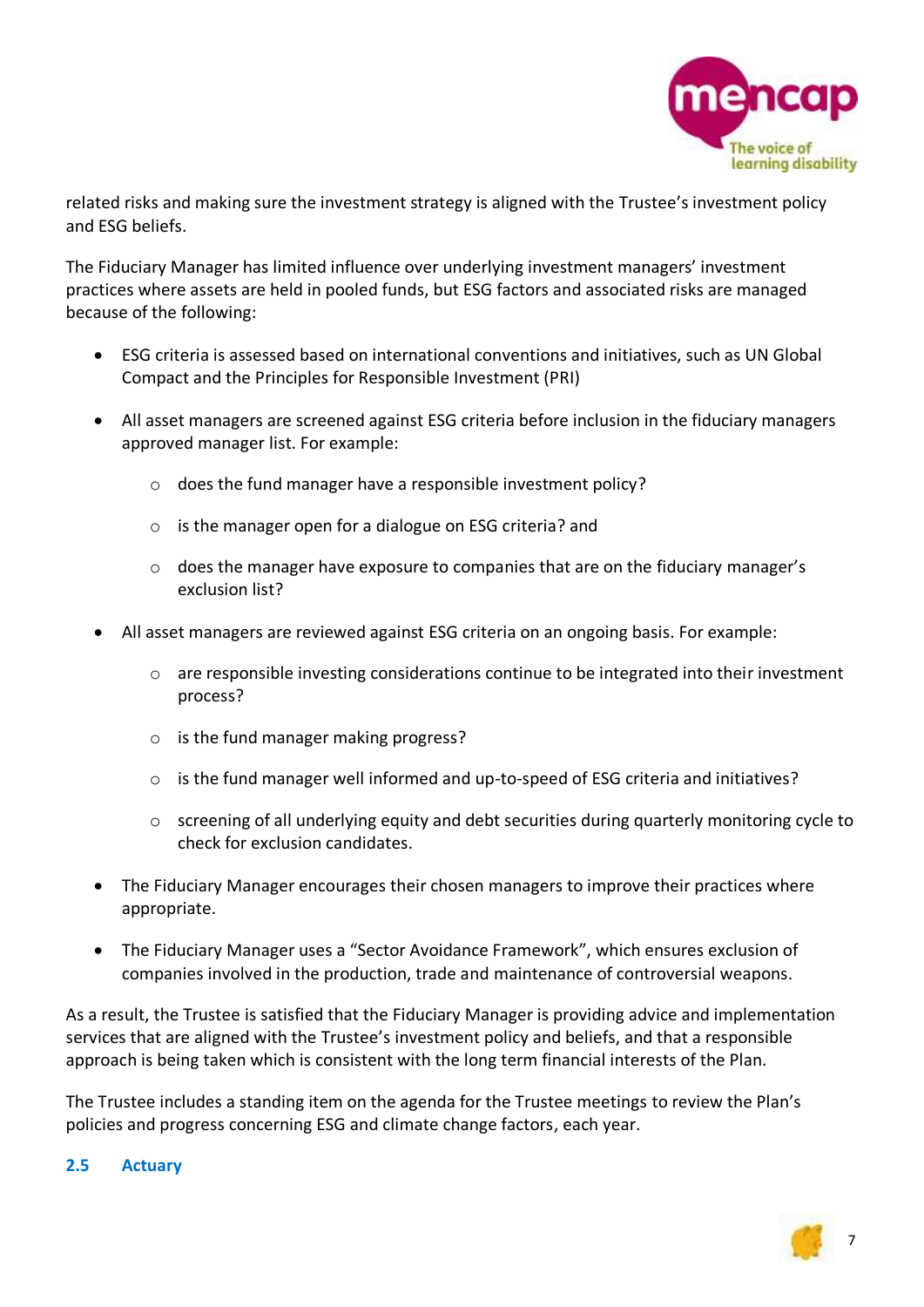

The Plan's Actuary, Hymans Robertson LLP, performs a valuation of the Plan at least every three years, in accordance with regulatory requirements. The main purpose of the actuarial valuation is to assess the extent to which the assets cover the accrued liability and agree future Employer contributions.

## **2.6 Fee Structures**

The Trustee recognises that the provision of investment management, dealing and advisory services to the Plan results in a range of charges to be met, directly or indirectly, by deduction from the Plan's assets.

The Fiduciary Manager levies a fee based on the value of the assets managed by the Fiduciary Manager, which covers the design, implementation, monitoring and annual review. In addition, the underlying investment managers also levy fees based on a percentage of the value of the assets under management. The fee rates are believed to be consistent with the managers' general terms for institutional clients and are considered by the Trustee to be reasonable when compared with those of other similar providers. Fees and costs are disclosed to the Trustee annually in line with the FCA's Cost Transparency Initiative format for the Total Cost of Ownership.

The fee structure used in each case has been selected with regard to existing custom and practice, and the Trustee's view as to the most appropriate arrangements for the Plan. However, the Trustee will consider revising any given structure when it is considered appropriate to do so.

# **3. Defined Contribution Section ("DC Section")**

#### **3.1 Investment Objectives**

The Trustee's main objectives are:

- To make available a range of investment options so members can choose an investment strategy tailored to their personal investment needs and attitudes;
- To encourage members to seek independent financial advice from an appropriate person in determining the profile of their own investments; and
- To regularly review the suitability of the options provided, including the default fund, and to change managers or introduce additional investment options when appropriate.

# **3.2 Investment Management**

The Trustee are responsible for the appointment and performance monitoring of the investment managers for the Plan's DC Section. The DC Investment Consultant, Hymans Robertson LLP, supports the Trustee.

Since 1 April 2013, the assets of the DC Section consist of an insurance policy issued by BlackRock Life Limited, where the underlying management is delegated to individual investment managers. On 1 July

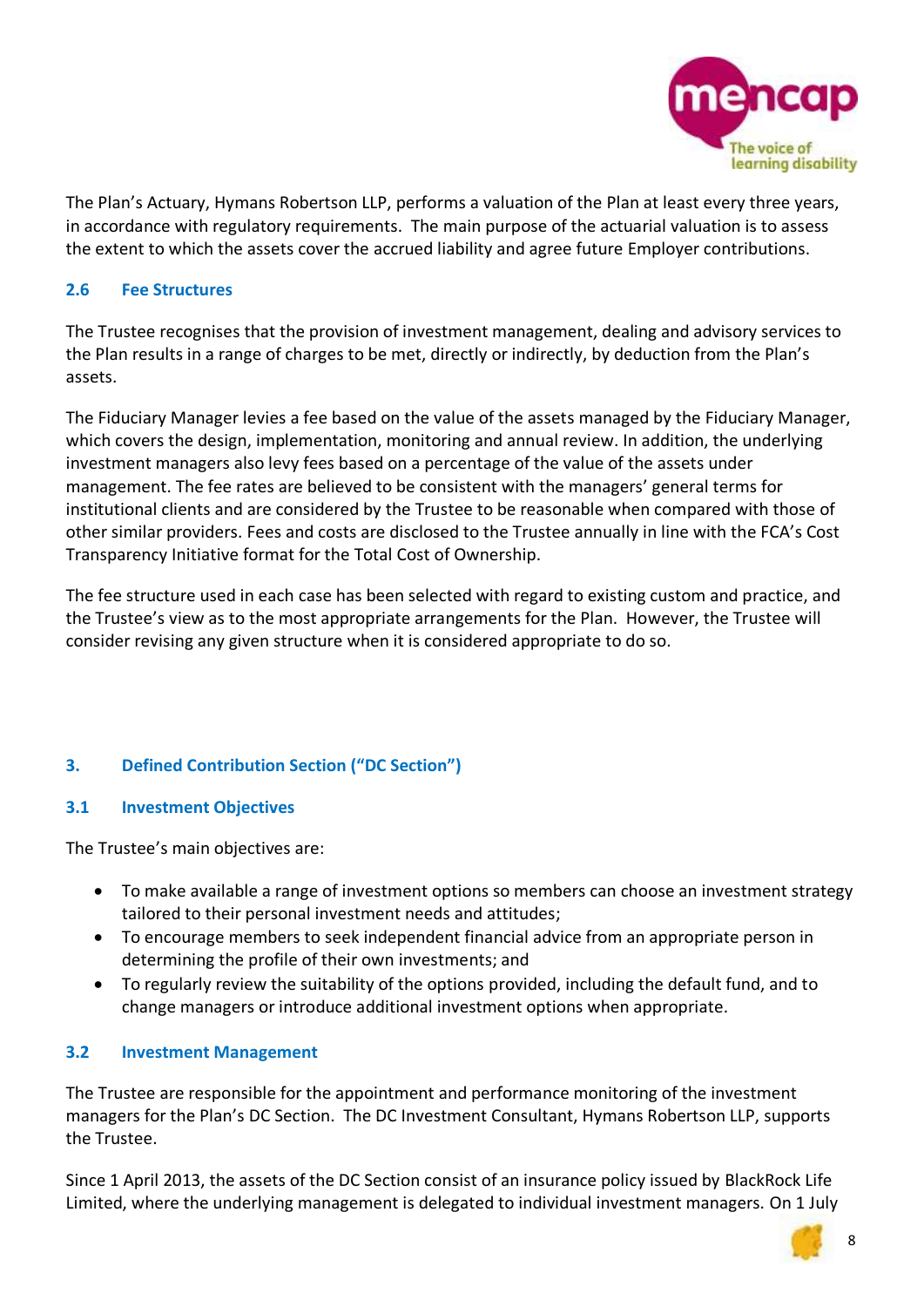

2018, BlackRock sold the DC Platform to Aegon. Therefore, currently, the Plan uses standard pooled funds offered by Aegon UK and the underlying managers. No changes to funds were made due to the transition from BlackRock to Aegon.

The Trustee has made a range of funds available to the members, so that they may reduce their concentration risk by choosing to invest in a well-diversified portfolio. The range of funds enables diversification:

- by asset class (equity, bonds, cash)
- by region (UK, overseas)
- by style of investment (ethical)
- within each asset class, by the use of diversified pooled funds

Due to the new pension freedoms that came into force from 6 April 2015, the Trustee reviewed the Plan and replaced the Lifestyle option with four new Lifestyle choices, from 1 June 2015, which are designed to align with the different ways members are able to take their DC account at retirement. As part of this review, the Trustee agreed that the Standard Income Drawdown Lifestyle Fund would be the default fund.

The Trustee reviewed the DC investment options again in 2017 to ensure they continue to be fit for purpose and are providing good value. Based on this review the Trustee agreed to update how the Mencap Diversified Growth Fund is invested and delay the start of de-risking in the four life style strategies by 5 years, i.e. start 15 years before members' Target Retirement Age rather than 20 years. These changes came into effect on 30 March 2018.

The DC funds were reviewed again and, on 23 March 2020, the Trustee agreed to change the make-up of the 30/70 Global Equity Fund to ensure better performance during the growth phase of the lifestyle cycle. The change involved replacing the current fund with a blend of 50% BlackRock MSCI Currency Hedged World Index Fund plus 50% Aegon Schroder Sustainable Multi-Factor Equity Fund. This blended fund has been named as the Mencap Global Equity fund and, due to the Covid-19 pandemic, was implemented later in the year, on 28 September 2020.

# **3.3 Risk Management and Measurement**

Any defined contribution pension scheme is exposed to various risks. The Trustee's policy on risk management of the Plan's Defined Contribution assets is as follows:

# **Funds offered**

- The Trustee recognises the risks that may arise from the mismatch of members' investments and the cost of their retirement options including taking a retirement lump sum. The Trustee have made a range of asset classes available to members, so that members may tailor their portfolio to suit their individual needs and switch from higher risk assets (equities) into lower risk assets (cash and bonds) as they approach retirement, should they so choose.
- The Trustee has chosen to make a range of passive equity and bond funds available to members. The use of passive management reduces the risk of the investment manager

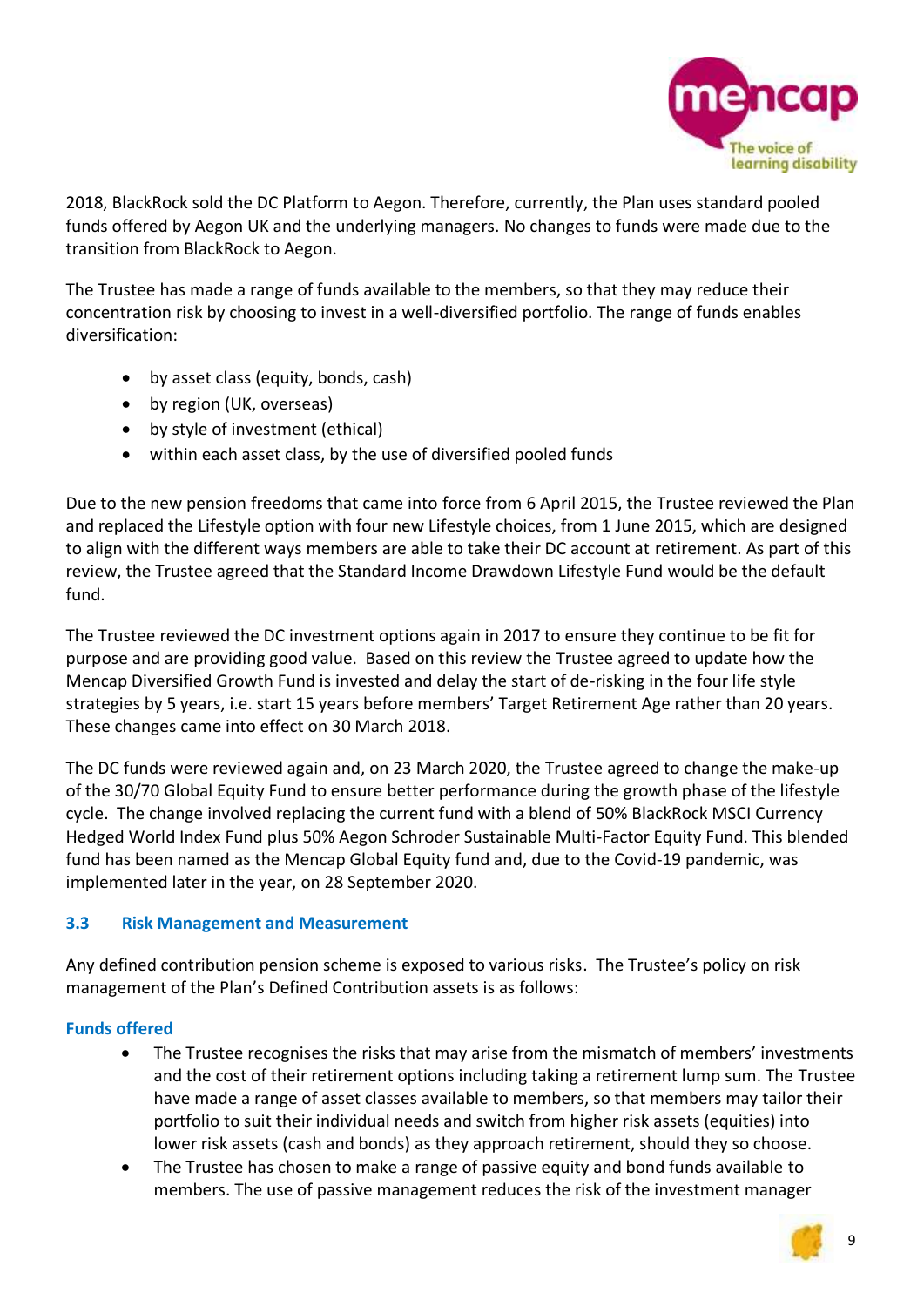

underperforming the benchmark, and is likely to be less costly than active management. The Plan's fund range also offers an actively managed diversified growth fund and a cash fund. The Trustee has considered the benefits of both styles of management and decided that there is likelihood that active management will add value within the diversified growth fund offering.

- The pooled funds through which the Trustee allows members to invest provide the required level of liquidity.
- The Trustee recognises that it is important that members' contributions can be invested promptly in selected investment funds and that these can be sold promptly, for example when members wish to change where they are invested, transfer to another arrangement or if they wish to draw on their pension pot. The Trustee manages this risk by selecting pooled investment funds, which can be dealt on a daily basis. Aegon is responsible for monitoring the ability for members to invest and disinvest promptly and is expected to notify the Trustee if a situation develops whereby there is any restriction on the ability for members to do so. For example, this situation could occur in the event of significant economic uncertainty affecting the ability for fund managers to value the underlying assets.

## **Financially material considerations**

- The Trustee also recognises that the financial materiality of any factor, including ESG factors and climate risk, may be relevant to different degrees according to the asset class or classes in which a fund invests.
- The Trustee will consider financially material considerations, including ESG factors and climate risk in the development and implementation of the Plan's investment arrangements for the purposes of determining the selection, retention and realisation of investments where there is sufficient data or evidence to allow them to systematically do so.
- The Trustee will also seek to engage with the investment managers to ensure they consider such factors within their decision-making, and challenge where appropriate.
- The Trustee has considered the risk that the Employer may be unwilling or unable to continue to contribute to the DC Section in the future (sponsor risk). The Trustee concluded that this risk is low and that no further action is necessary to mitigate this risk, especially since this would only affect the accrued defined contribution benefits to the extent that any payments due had not yet been paid into the Plan.

#### **Other Investment risks**

• The Trustee will discuss the potential impact of climate risk with its adviser when reviewing the investment strategy and with managers on a periodic basis, and will monitor developments in this area including the availability of solutions to mitigate climate-related risks*.* 

# **3.4 Fund Options**

The fund options offered to members of the DC Section are set out in detail in the Investment Guide issued to all members and prospective members.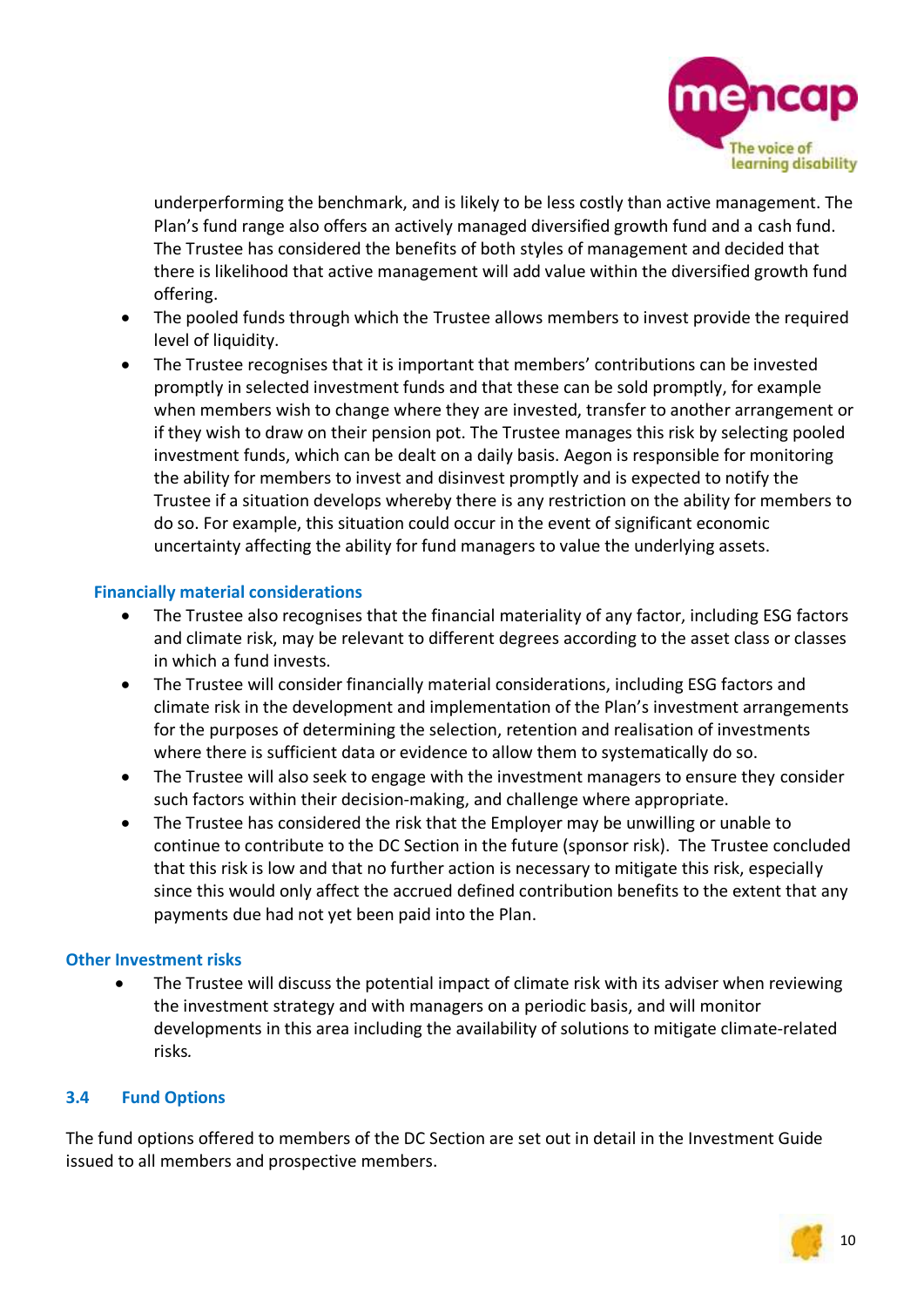

#### **Structure of the investment arrangements**

The Plan invests contributions for members through Aegon's investment platform. Contributions buy units in the funds offered via the platform. Aegon, in turn backs the value of its funds by buying units in funds from a selection of fund managers where investments are pooled with other investors. This enables the Plan to invest in a range of funds giving a good spread of investments in a cost-effective manner.

The Plan's assets, and the Trustee's contract with Aegon, is the policy of insurance issued by the provider. As a result, the Trustee does not have any contractual arrangement with the investment managers or title to the underlying funds' assets.

#### **Selection of funds**

The Trustee will invest in funds on the Aegon platform, which in turn invest in the investment managers' pooled funds. The objectives of the funds and the policies of the investment managers will be evaluated by the Trustee to ensure that they are appropriate for the needs of the Plan.

The Trustee agreed a set of investment beliefs in November 2020 and, in the future, will work with Aegon to obtain funds which meet these criteria. Whilst the Trustee believes that investment beliefs are expected to improve outcomes for members, it recognises that this is subject to being commercially viable for the provider and consistent with the charge cap for the default arrangements. The Trustee expects Aegon to encourage the investment managers to adopt appropriate practices for responsible investment and shareholder engagement.

The Trustee's choice of funds, and hence choice of approaches to aspects such as responsible investment and shareholder engagement, are constrained by the choice of funds available on the Aegon' platform. While the Trustee will endeavour as far as possible to select a platform provider and funds on that provider's platform which are consistent with the Plan's investment objectives and investment beliefs, this needs to be balanced against the wider benefits of access to other funds on the platform and the other services from the platform provider as well as taking into consideration the costs of change to the Plan and its members.

The Trustee will periodically review the choice of platform provider, at which time the suitability of the provider's fund range and effectiveness of its governance of the investment managers on its platform will be key criteria.

#### **Manager incentives**

The basis of remuneration of the investment managers by the platform provider may be subject to commercial confidentiality, however, the Trustee will seek transparency of all costs and charges borne by members. Nevertheless, the Trustee expects that it will be in the interests of both the platform provider and the investment managers on the provider's platform to produce growth in asset values in line with the funds' investment objectives. For passively managed funds, this should be within an acceptable margin of the index the fund tracks. For actively managed funds, the investment return should be commensurate with the level of investment risk implied by the fund's objectives.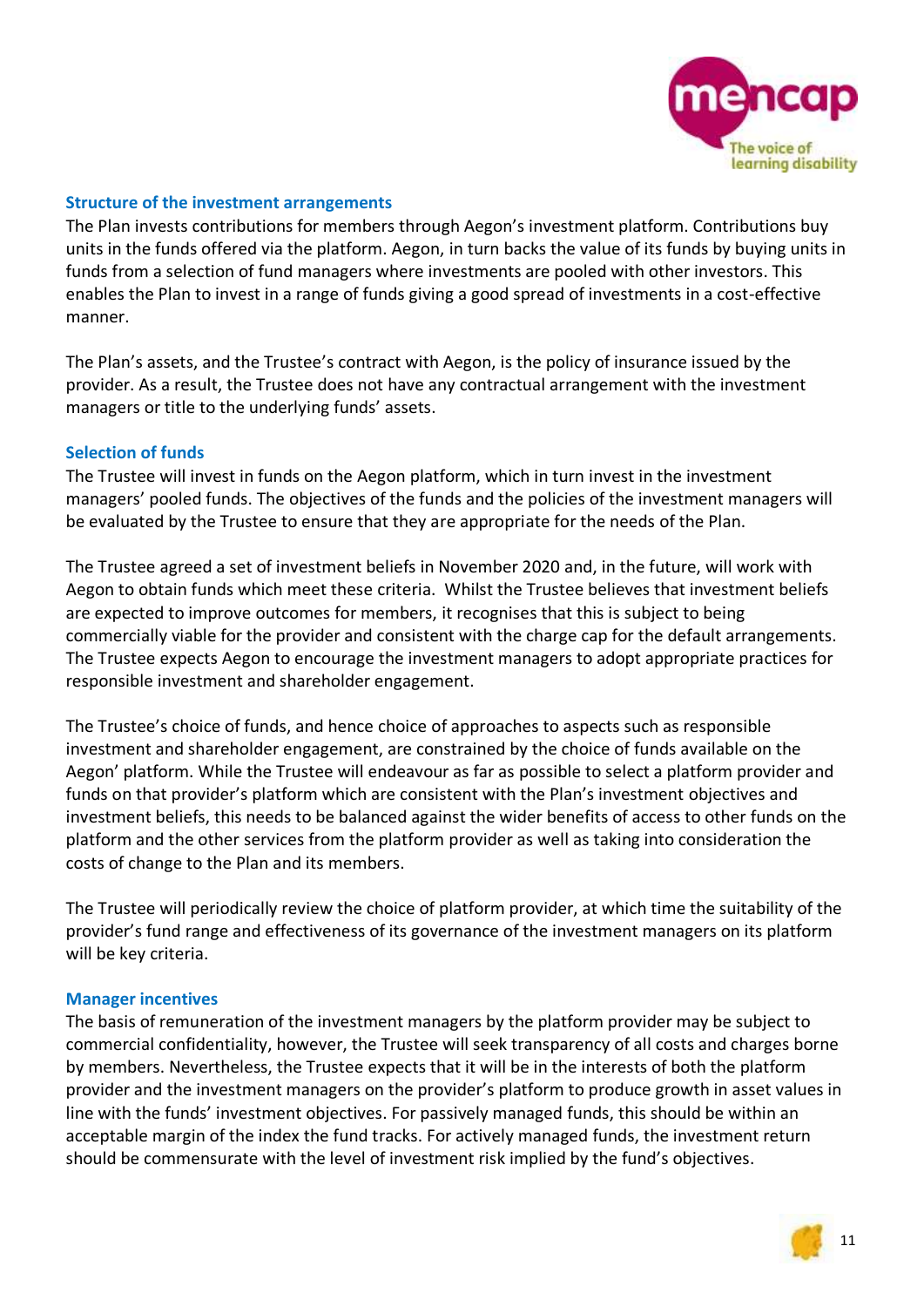

When selecting funds, the Trustee will ask its investment advisor to consider the investment managers' remuneration strategies, appropriateness of each fund's investment guidelines to ensure that there is no inducement or scope to take an undue level of risk, and that the investment managers will act in line with the interests of the Plan's members.

In accordance with the 2015 Regulations, the Trustee conducts an annual Value for Members assessment and will take action should the provider be found to be giving poor value. In addition, in accordance with guidance from the Pensions Regulator, the Trustee will periodically review the Plan's choice of provider to ensure their charges and services remain competitive. The Trustee believes that these steps are the most effective way of incentivising the provider to deliver Value for Members, of which investment management charges and investment performance are key considerations.

The Trustee also undertakes a review at least every three years in which the appropriateness of the investment options at which time the suitability of the Plan's investment management arrangements is also considered.

The Trustee monitors the investment managers against a series of metrics on a quarterly basis and over a long-term time horizon of 3 to 5 years including:

- Short term performance and since inception of their funds' respective benchmarks or performance targets;
- Relative tracking error where appropriate;
- The exercise of stewardship responsibilities (including engagement with issuers); and
- The management of risks.

Aegon or investment managers are expected to provide explanations for any significant divergence from a fund's objectives. A material deviation from performance and risk targets or approach to portfolio management is likely to result in the fund being formally reviewed.

# **Portfolio turnover**

The Trustee does not expect investment managers to take excessive short-term risk and will monitor the investment manager's performance against the benchmarks and objectives on a short, medium and long-term basis.

For passively managed funds the turnover of holdings is driven by changes in the index a fund seeks to track and hence is outside the control of the investment manager (except where a fund's total assets under management are relatively small where the investment manager does not fully replicate the index or where a fund invests in less liquid stocks). When selecting actively managed funds, the Trustee will consider, with the help of its investment advisers, the expected level of turnover commensurate with a fund's investment objectives, the investment manager's investment processes and the nature of the fund's assets.

Whilst the Trustee expects performance to be delivered net of costs, including the costs of trading within the portfolio, the Trustee will ask the investment platform provider or investment managers to report on at least an annual basis on the underlying assets held within the fund with details of any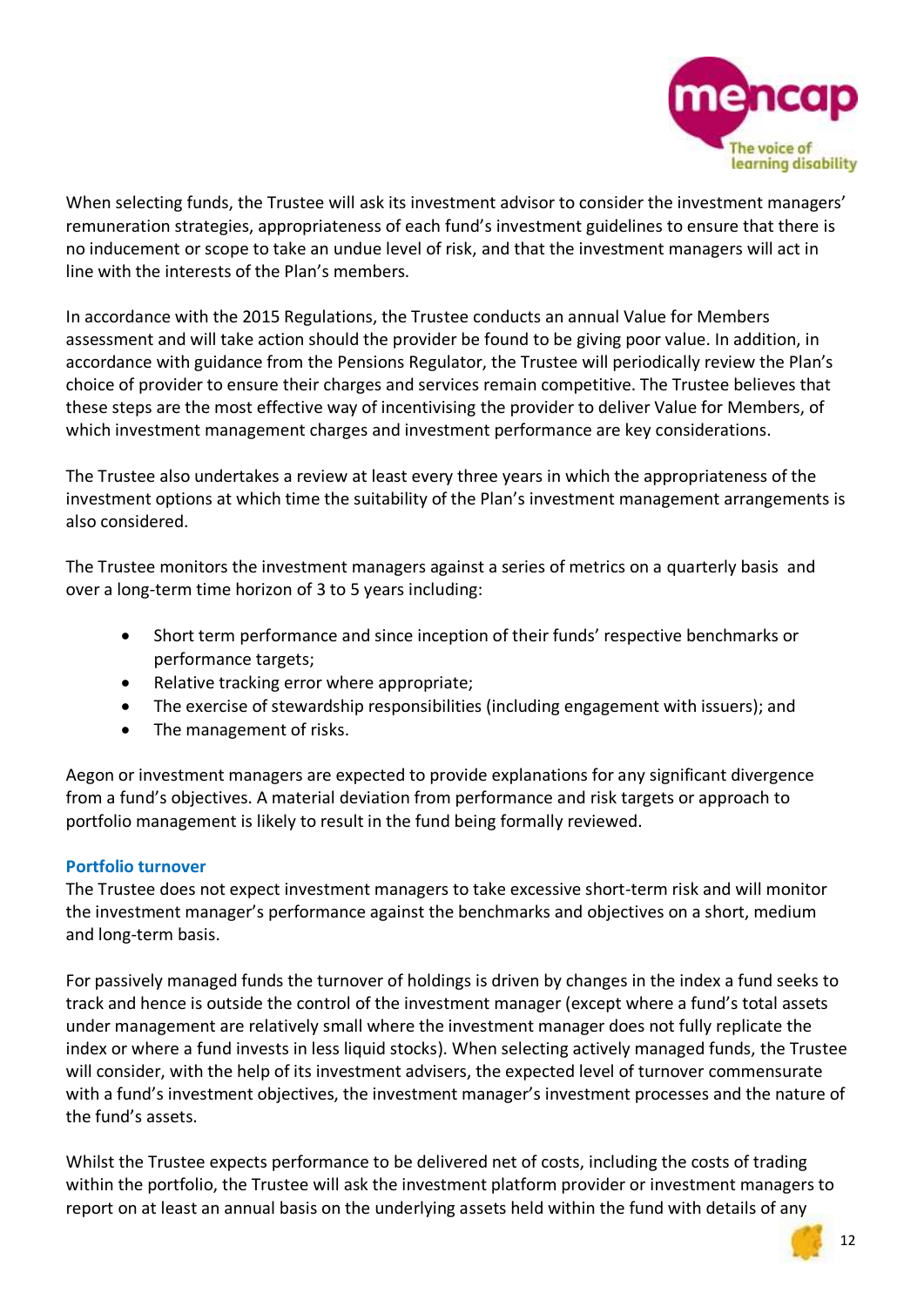

transactions and turnover costs incurred over the Plan's reporting year. The Trustee will seek to compare portfolio turnover and the resultant costs against peer groups or portfolio turnover and costs for an appropriate index. Where a fund has significantly under or outperformed its benchmark, the Trustee will seek to ascertain where necessary whether higher or lower than normal turnover has been a contributory factor. The Trustee will challenge the platform provider and/or investment managers if there is a sudden change in portfolio turnover or if the level of turnover seems excessive.

## **Portfolio duration**

The Trustee recognises the long-term nature of defined contribution pension investments and chooses funds that are expected to deliver sustainable returns over the members' investment horizon. The Trustee will carry out necessary due diligence on the underlying investment decision making process, to ensure the manager makes investment decisions over an appropriate time horizon aligned with the objectives for the related investment option.

The Trustee expects that each fund will be used for at least three years, this being the period over which performance of the fund can be appropriately evaluated and the costs of change amortised. However, all funds are subject to ongoing review against various financial and non-financial metrics in addition to their continued appropriateness within the investment strategy.

# **3.5 Default Arrangement**

#### **Reasons for the Default Arrangement**

The Trustee has decided that the Plan should have a default investment arrangement because:

- The Plan is a qualifying scheme for auto-enrolment purposes and so must have a Default Arrangement;
- It should be easy to become a member of the Plan and start building retirement benefits without the need to make any investment decisions; and
- A majority of the Plan's members are expected to have broadly similar investment needs.

# **Objectives for the Default Arrangement**

The main objective of the Default Arrangement is to provide a suitable investment strategy to help deliver good member outcomes at retirement.

The Trustee believes that it is in the best interests of the majority of members to offer a Default Arrangement which:

- Manages the main investment risks members face during their membership of the Plan;
- Gives good member outcomes at retirement by maximising investment returns relative to inflation while taking an appropriate level of risk for the majority of members who do not make investment choices; and
- Reflects members' likely benefit choices at retirement.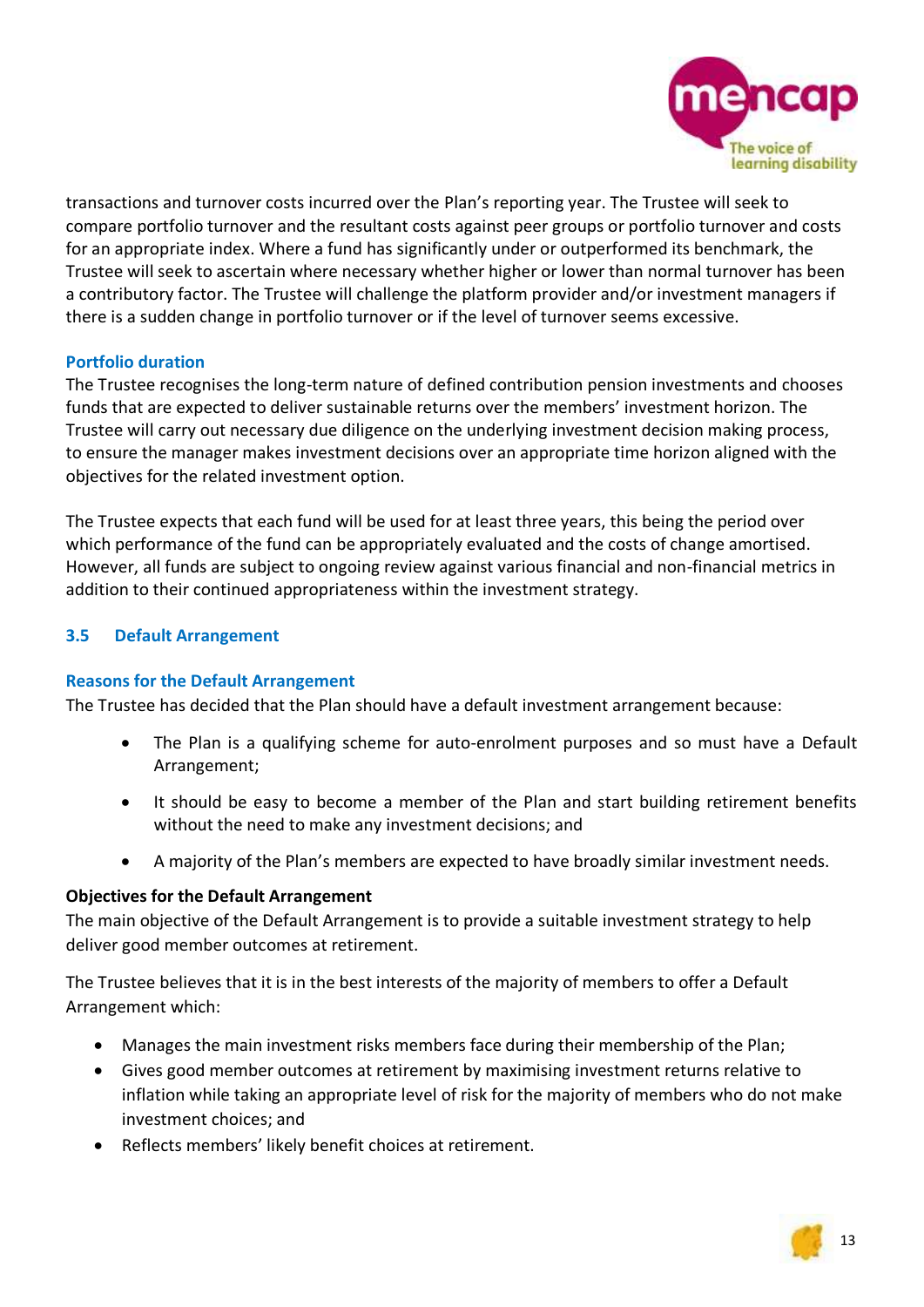

# **Choosing the Default Arrangement**

The Trustee believes that understanding the Plan's membership is essential to designing and maintaining a Default Fund, which meets the needs of the majority of members.

The Trustee has taken into account a number of aspects of the Plan's membership including:

- The age and salary profile;
- The level of income in retirement that members are likely to need; and
- Members' likely benefit choices at and into retirement.

#### **3.6 Expected Return**

The funds in the DC Section are expected to achieve returns in line with their respective performance objectives as set out in the Investment Guide.

# **3.7 Additional Voluntary Contributions ("AVCs")**

Under the terms of the Trust Deed, the Trustee are responsible for the investment of AVCs paid by members. The Trustee reviews the investment performance of the chosen providers on a regular basis and take advice as to the providers' continued suitability.

Assets in respect of members' AVCs under the DB Section are invested in a range of 'with profits' and 'not with profits' investment options with Standard Life. These AVC arrangements will be reviewed periodically to ensure that the investment profile of the options available remains consistent with the objectives of the Trustee and the needs of the members.

In late 2014, the Trustee of the Plan reviewed the AVC arrangement and have introduced the Standard Life Money Market Pension Fund, from 1 June 2016, under this policy. The Trustee has introduced this fund to ensure that members, if they wish to, can de-risk into a cash type fund as they approach retirement in order to protect their tax-free cash entitlement. A review is currently underway and will be concluded by the end of 2021.

AVCs paid under the DC Section are invested in pooled funds within the Aegon DC Platform.

# **3.8 Realisation of Investments**

The investment managers have discretion in the timing of realisation of investments, and in considerations relating to the liquidity of those investments within parameters stipulated in the relevant appointment documentation and pooled fund prospectuses.

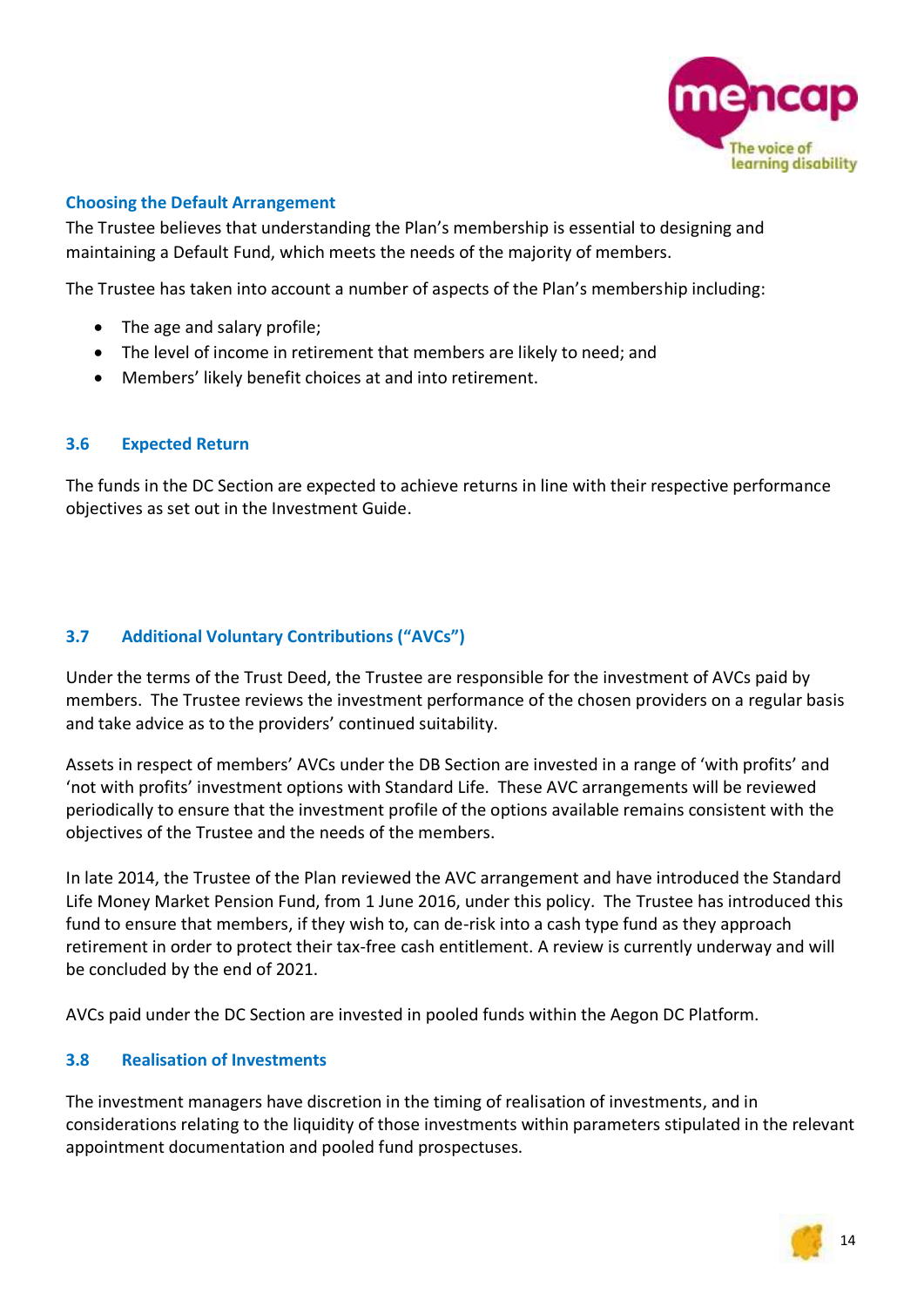

# **Conflicts of interest**

When appointing platform providers and choosing investment managers' funds on the provider's platform, the Trustee will seek to establish that the platform provider and each investment manager has an appropriate conflicts of interest policy in place. This includes any provisions to disclose any potential or actual conflict of interest in writing to the Trustee.

When given notice the Trustee will consider the impact of any conflicts of interest arising in the management of the funds used by the Plan.

Responsibility for investment decisions has been delegated to the investment managers, which includes consideration of the capital structure of investments and the appropriateness of any investment made. Where managers are investing in new issuance, the Trustee expects the investment manager to engage with the issuer about the terms on which capital is issued and the potential impact on the rights of new and existing investors.

The Trustee will consider any conflicts of interest arising in the management of the funds used by the Plan and will ensure that the platform provider and each investment manager has an appropriate conflicts of interest policy in place. Platform providers and investment managers are required to disclose any potential or actual conflict of interest in writing to the Trustee.

## **3.9 Responsible Investment and Corporate Governance**

The Trustee apply the same principles regarding Responsible Investment in respect of the DC Section. The Plan uses standard pooled funds offered by Aegon and the underlying managers. This gives access to a range of funds while keeping down costs to members. The Trustee seek to manage financially material considerations to protect long-term returns.

For all funds, the Trustee expect the fund managers to engage with companies, in which the fund invests in order to encourage business strategies, including RI issues, which should improve or protect the value of those investments.

Aegon applies ESG principles through the fund managers of the funds available to members and has integrated them into its governance process when selecting both managers and funds. It requires that all fund managers must apply the UK Stewardship code and unless exceptional circumstances apply, are signatories to the UN Principles for Responsible Investment (UN PRI). The Stewardship code embodies a set of principles that set out how a manager should discharge its stewardship responsibilities. UN PRI works to support its international network of investor signatories in incorporating these factors into their investment and ownership decisions. The Trustee will expect that Aegon ascertain that managers will actively engage with companies on business strategies and performance, including ESG concerns and use shareholders power to influence positively corporate behaviour. The Trustee will also expect that Aegon has assessed that managers will have integrated climate and other ESG risk factors into their investment process and be able to explain fully how it influences their investment decisions.

The Trustee does not engage directly in voting but believe it is appropriate that Aegon engages with its fund managers to ensure the UK Stewardship code is followed and how ESG factors are taken into account in their investment decisions. On an annual basis, the Trustee will request that Aegon and fund

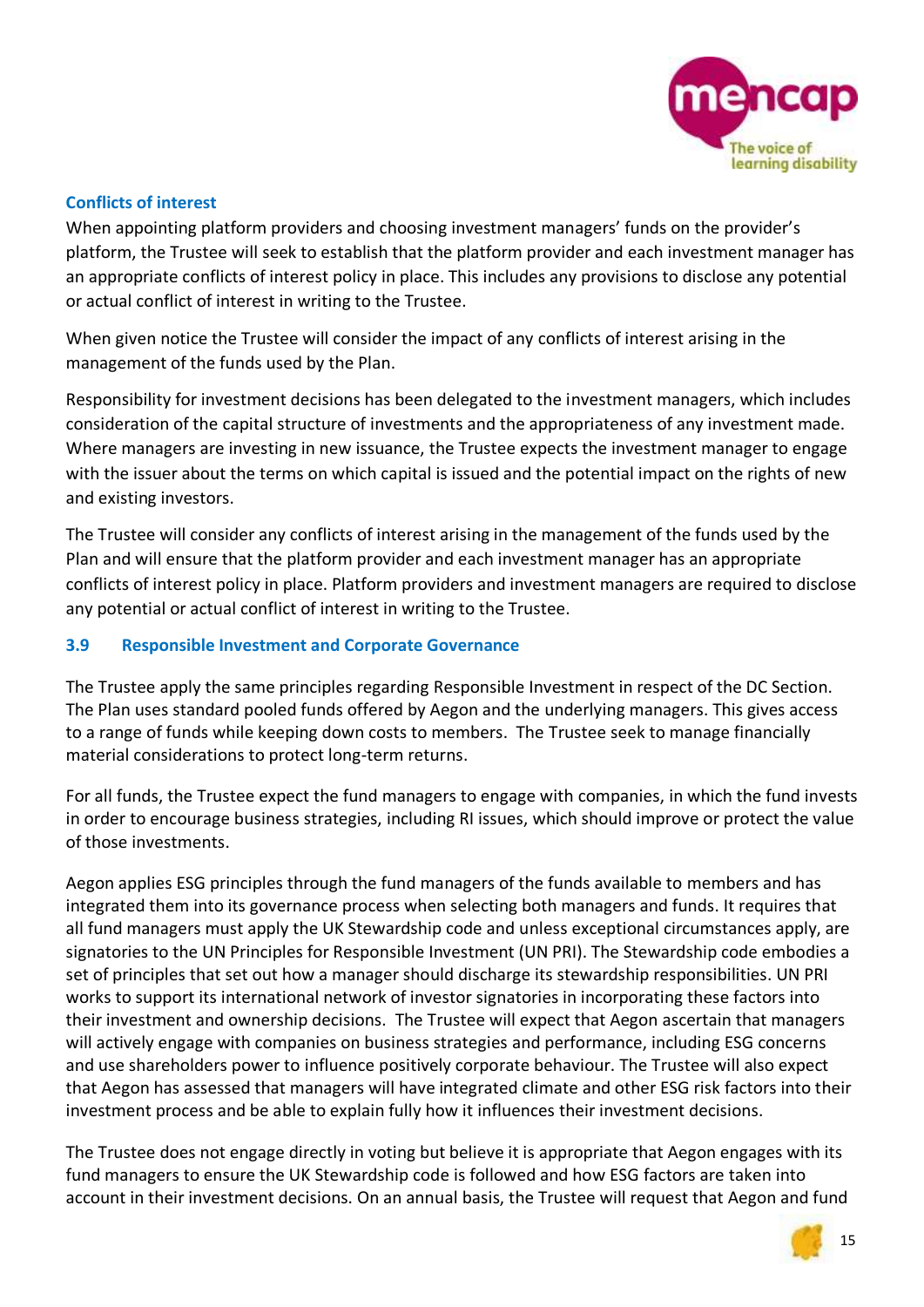

managers provide details of any change in their house policy as well as expect them to evidence their own governance practices on request.

The Trustee expects Aegon to monitor adherence of their investment managers to stated voting and engagement policies, engage with managers where concerns are identified and report on these issues. The Trustee receives reports from Aegon on the fund managers' voting activity on a six monthly basis. The Trustee will monitor the fund managers voting activity on a periodic basis. The Trustee will also periodically review the fund managers voting patterns and may monitor voting on particular companies or issues affecting more than one company.

The Trustee aims to meet with all major fund managers (funds that the majority of members invest in) on a periodic basis. The Trustee will provide the fund managers with an agenda for discussion, including issues relating to individual holdings voting record and, where appropriate, ESG issues. Managers are challenged both directly by the Trustee and by their investment advisers on the impact of any significant issues including shareholder voting record, conflicts of interests and, where appropriate, ESG issues that may affect the prospects for return from the portfolio.

The Trustee does not currently explicitly take into account members' views when selecting the investment options. However, the Trustee does expect that the investment options available are suitable for most Plan members.

Aegon Asset Management is a signatory to the Principles for Responsible Investment (PRI), receiving its top rating of A+.

#### **3.10 Fee Structures**

Within the DC section, Aegon levies a fee based on a percentage of the value of the assets under management for each of the funds. In the recent review, the Trustee negotiated a fee reduction on all the funds from 30 April 2018. There was a further reduction to the Diversified Growth Fund, which came into effect from 23 August 2021. The revised TER for the funds range from 0.37% to 0.71%.

AVCs of the DB Section are held with Standard Life. The fees levied are based on a percentage of the value of the assets under management for each of the funds and the total annual fund charges for the funds are between 1.009% and 1.75%.

#### **4. Compliance with this Statement**

The Trustee monitors compliance with this Statement annually and will obtain confirmation from the investment managers that they have complied with it so far as reasonably practicable and that in exercising any discretion the investment managers have done so in accordance with Section 4 of the Occupational Pension Plan (Investment) Regulations 2005.

#### **5. Review of this Statement**

The Trustee will review this Statement at least once every three years and immediately after any significant change in investment policy. Any change to this Statement will only be made after having obtained and considered the written advice of someone who the Trustee reasonably believe to be